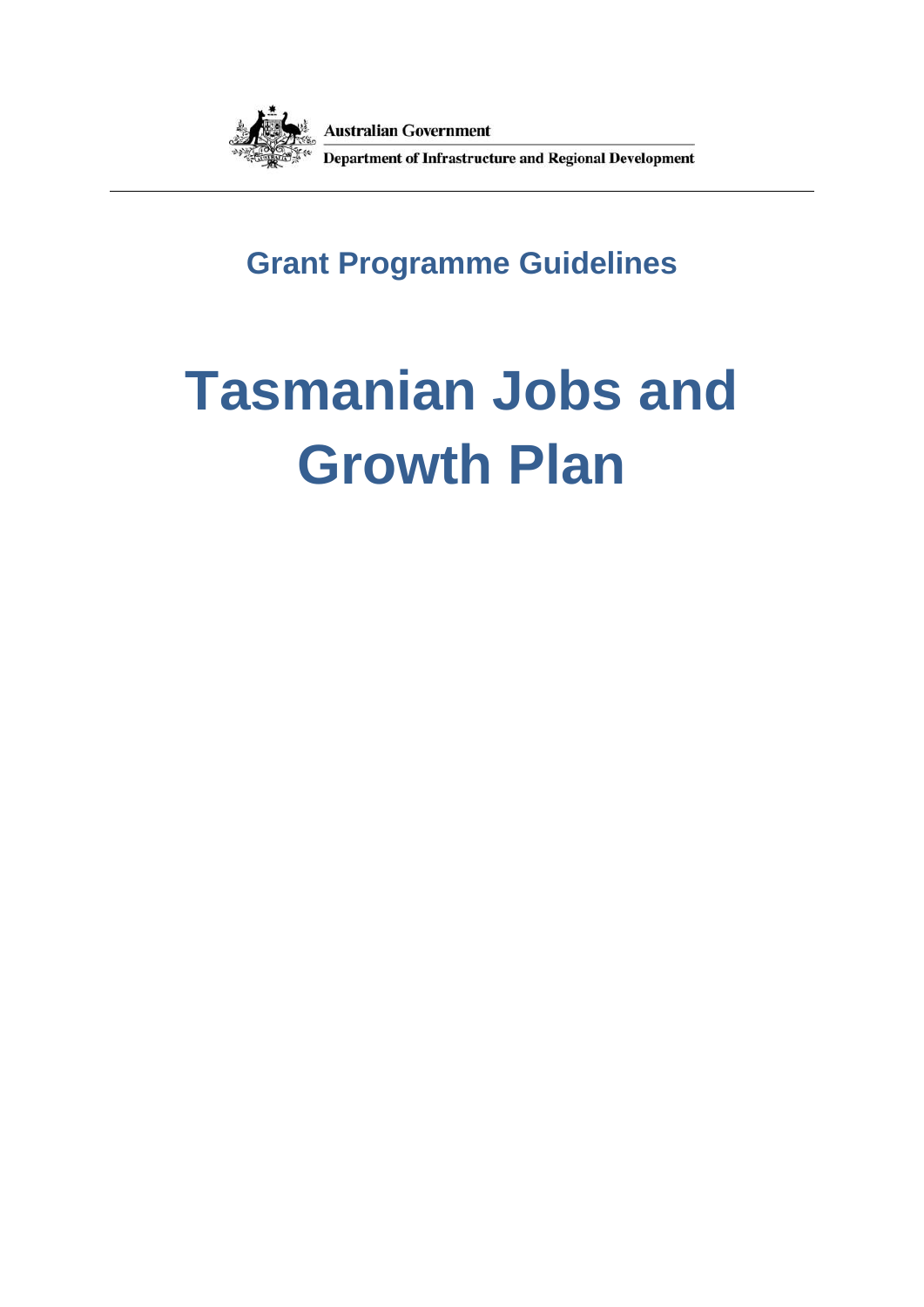## **Contents**

| 1.                                                                                                     |        |  |  |  |
|--------------------------------------------------------------------------------------------------------|--------|--|--|--|
|                                                                                                        | 1.1.   |  |  |  |
|                                                                                                        | 1.2.   |  |  |  |
|                                                                                                        | 1.3.   |  |  |  |
| 2.                                                                                                     |        |  |  |  |
| 3.                                                                                                     |        |  |  |  |
|                                                                                                        | 3.1.   |  |  |  |
|                                                                                                        | 3.2.   |  |  |  |
| 4.                                                                                                     |        |  |  |  |
|                                                                                                        | 4.1.   |  |  |  |
|                                                                                                        | 4.2.   |  |  |  |
| 5.                                                                                                     |        |  |  |  |
|                                                                                                        | 5.1.   |  |  |  |
|                                                                                                        | 5.2.   |  |  |  |
|                                                                                                        | 5.3.   |  |  |  |
| 6.                                                                                                     |        |  |  |  |
|                                                                                                        | 6.1.   |  |  |  |
|                                                                                                        | 6.2.   |  |  |  |
|                                                                                                        | 6.2.1. |  |  |  |
|                                                                                                        | 6.2.2. |  |  |  |
|                                                                                                        | 6.2.3. |  |  |  |
| 7.                                                                                                     |        |  |  |  |
|                                                                                                        | 7.1.   |  |  |  |
|                                                                                                        | 7.2.   |  |  |  |
| 8.                                                                                                     |        |  |  |  |
|                                                                                                        | 8.1.   |  |  |  |
|                                                                                                        | 8.1.1. |  |  |  |
|                                                                                                        | 8.1.2. |  |  |  |
| Compliance with the Building Code 2013 and Australian Government Building and Construction OHS<br>8.2. |        |  |  |  |
|                                                                                                        | 8.3.   |  |  |  |
|                                                                                                        | 8.4.   |  |  |  |
|                                                                                                        | 8.5.   |  |  |  |
|                                                                                                        | 8.6.   |  |  |  |
|                                                                                                        | 8.7.   |  |  |  |
| 9.                                                                                                     |        |  |  |  |
|                                                                                                        | 9.1.   |  |  |  |
|                                                                                                        | 9.2.   |  |  |  |
| 10.                                                                                                    |        |  |  |  |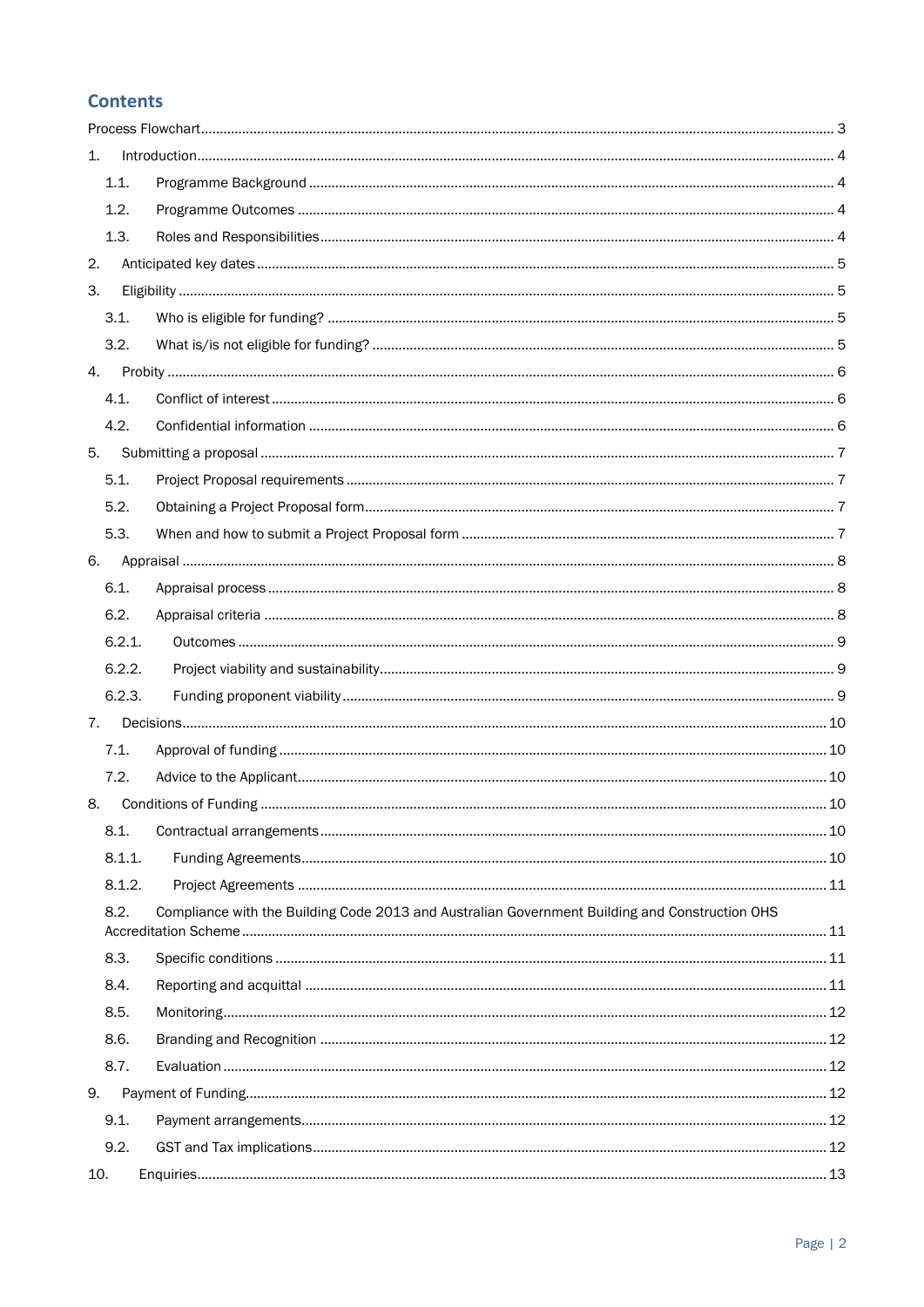## **Process Flowchart**

#### **PROGRAMME COMMENCES**

<span id="page-2-0"></span>Tasmanian Jobs and Growth Plan Guidelines are published. Australian Government selects projects to be invited to submit a Project Proposal.

#### **PROJECT PROPOSALS**

Department invites organisations responsible for projects identified by Australian Government to submit Project Proposal (the *funding proponent*).

Funding proponent completes and submits a Project Proposal form.

#### **APPRAISAL**

Department assesses Project Proposal against the eligibility and assessment criteria of the Tasmanian Jobs and Growth Plan Guidelines.

#### **ADVICE TO APPROVER**

Advice will be provided to Approver on the merits of Project Proposal, relative to the Tasmanian Jobs and Growth Plan Guidelines, and whether, in its view, the project will represent a proper use of Commonwealth resources.

#### **DECISION & NOTIFICATION**

Approver makes a decision on funding for proposal and advises funding proponent of the decision.

#### **CONTRACTING**

Department negotiates and executes a Funding Agreement or Project Agreement with the successful funding proponent.

#### **DELIVERY**

Successful funding proponent delivers granting activity in accordance with the requirements of the Funding Agreement/Project Agreement.

Department makes payments in accordance with the requirements of the Funding Agreement/Project Agreement.

#### **EVALUATION**

Successful funding proponent provides information in accordance with the requirements of the Funding Agreement/Project Agreement to assist with evaluation.

Department evaluates how the funded activity contributes to the Outcomes of the Tasmanian Jobs and Growth Plan.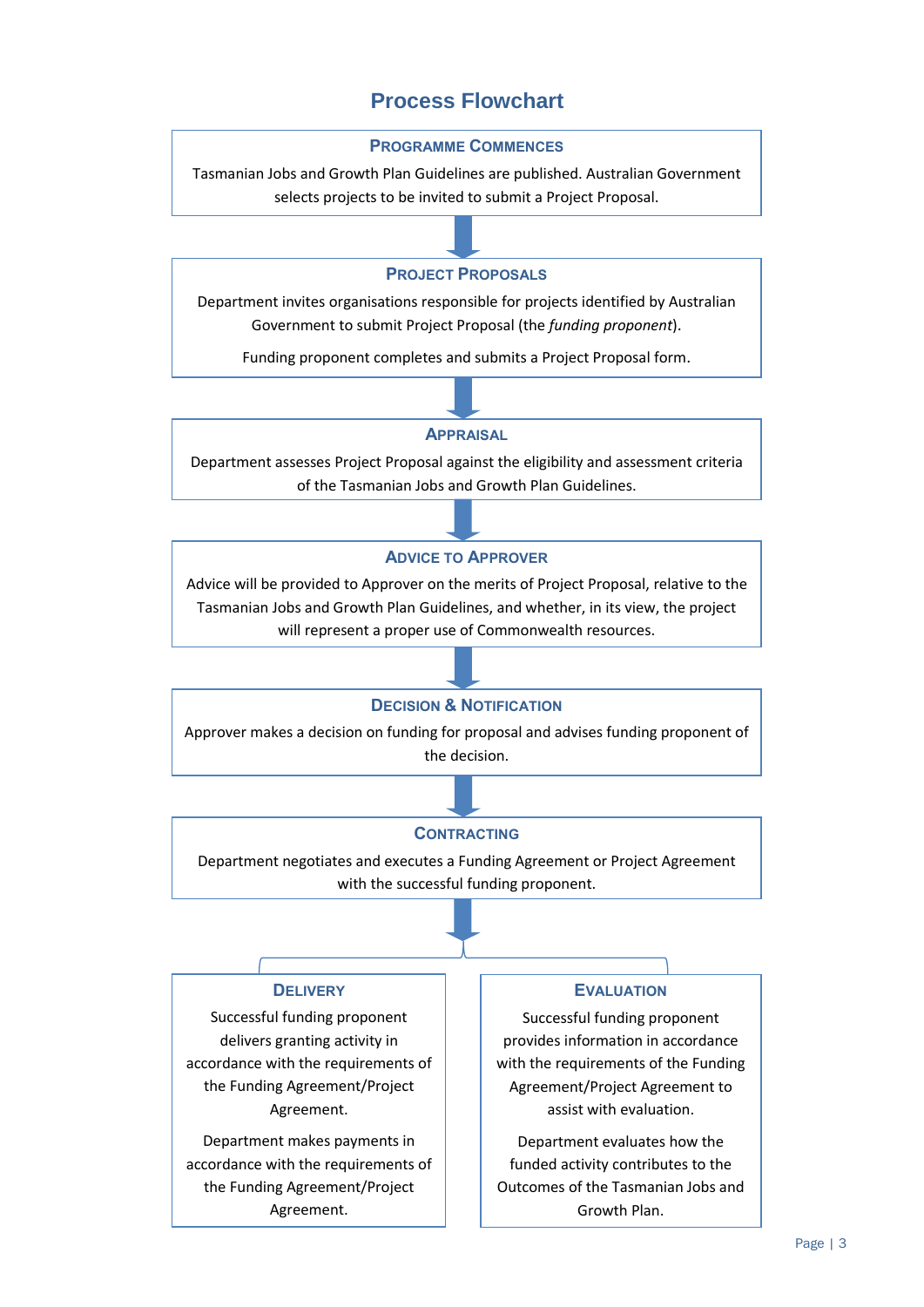## <span id="page-3-0"></span>**1. Introduction**

The Australian Government is committed to building a strong and prosperous Tasmania. The Government's *Economic Growth Plan for Tasmania* is a package of measures aimed at enhancing Tasmania's competitiveness and investment prospects to boost employment, real wage growth and opportunities for individuals, families and businesses.

The Tasmanian Jobs and Growth Plan is an initiative that complements the Government's *Economic Growth Plan for Tasmania*.

A total of \$106 million is available under the Tasmanian Jobs and Growth Plan for single year or multiple year projects. Projects range in value from \$25 000 to \$13 million. Funding will commence in the 2013-14 financial year and will cease on 30 June 2017. Multi-year projects must be scheduled for completion and final payments made on or before 30 June 2017.

These Guidelines apply to all projects considered for funding under the Tasmanian Jobs and Growth Plan.

## <span id="page-3-1"></span>**1.1. Programme Background**

Following consultation with the Tasmanian Government and other key stakeholders, the Australian Government announced its intention to consider funding identified projects which support economic growth and jobs in Tasmania.

In line with Australian Government requirements, a funding programme, the Tasmanian Jobs and Growth Plan, was identified as the mechanism to provide this assistance.

The Tasmanian Jobs and Growth Plan is administered by the Department of Infrastructure and Regional Development (the Department).

## <span id="page-3-2"></span>**1.2. Programme Outcomes**

The Outcomes of the Tasmanian Jobs and Growth Plan are to:

- secure more jobs;
- increase investment in industry and business to boost productivity;
- expand infrastructure to support increased production capacity; and
- upgrade facilities to improve the liveability and sustainability of local communities.

## <span id="page-3-3"></span>**1.3. Roles and Responsibilities**

The *Process Flowchart* at page three of these Guidelines outlines the roles and responsibilities of each party.

The Approver for the Tasmanian Jobs and Growth Plan is the Assistant Minister for Infrastructure and Regional Development.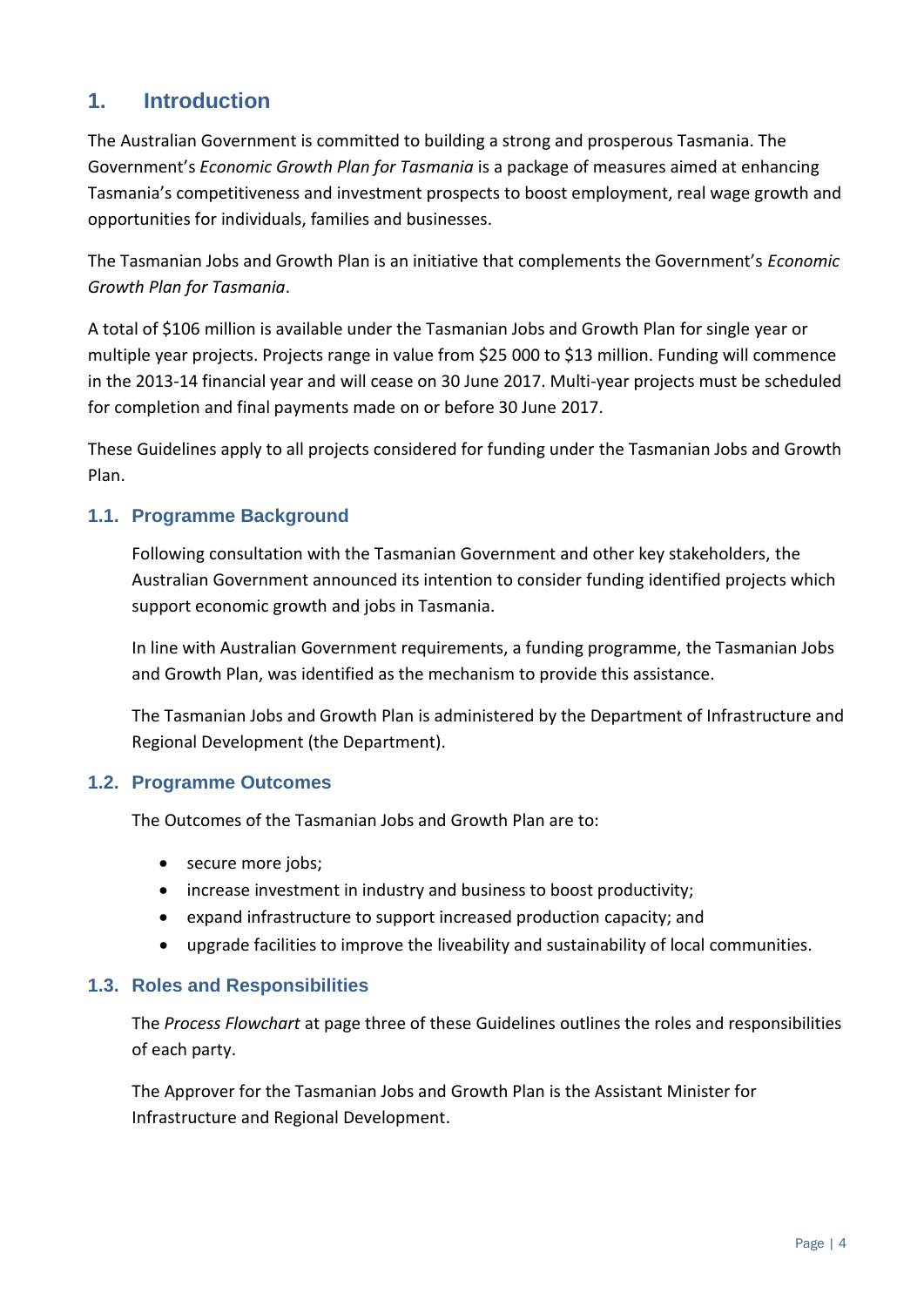For the purposes of these Guidelines, the *funding proponent* means the organisation that will submit the Project Proposal form and/or will have responsibility for delivery of the project, if funded.

## <span id="page-4-0"></span>**2. Anticipated key dates**

The following table outlines the anticipated timeline for the programme:

| <b>Key Dates</b>                                                                                                                        |                 |  |  |  |
|-----------------------------------------------------------------------------------------------------------------------------------------|-----------------|--|--|--|
| Programme Announced                                                                                                                     | 23 October 2013 |  |  |  |
| Programme Guidelines published                                                                                                          | December 2013   |  |  |  |
| Department writes to funding proponent identified<br>by Australian Government outlining process to<br>progress to funding consideration | December 2013   |  |  |  |
| Programme open for project proposals                                                                                                    | December 2013   |  |  |  |
| Appraisal and decision process commences                                                                                                | December 2013   |  |  |  |
| <b>Funding ceases</b>                                                                                                                   | 30 June 2017    |  |  |  |

## <span id="page-4-1"></span>**3. Eligibility**

## <span id="page-4-2"></span>**3.1. Who is eligible for funding?**

The Tasmanian Jobs and Growth Plan is not a competitive grants programme. Only projects which have been identified by the Australian Government will be considered for funding under the Tasmanian Jobs and Growth Plan.

General applications by organisations for projects not identified by the Australian Government will not be accepted by the Department.

Funding proponents must be a legal entity and have an Australian Business Number (ABN) or an Australian Company Number (ACN) to receive funding under the programme.

Project proposals must be consistent with the intent of the project announced in the media release issued by Mr Warren Truss, Deputy Prime Minister and Minister for Infrastructure and Regional Development, on 23 October 2013. A copy of the media release is at: [http://www.minister.infrastructure.gov.au/wt/releases/2013/October/wt011\\_2013.aspx.](http://www.minister.infrastructure.gov.au/wt/releases/2013/October/wt011_2013.aspx)

## <span id="page-4-3"></span>**3.2. What is/is not eligible for funding?**

Funding will not be provided for ongoing operational and maintenance costs or for existing staff member salaries of the funding proponent organisation.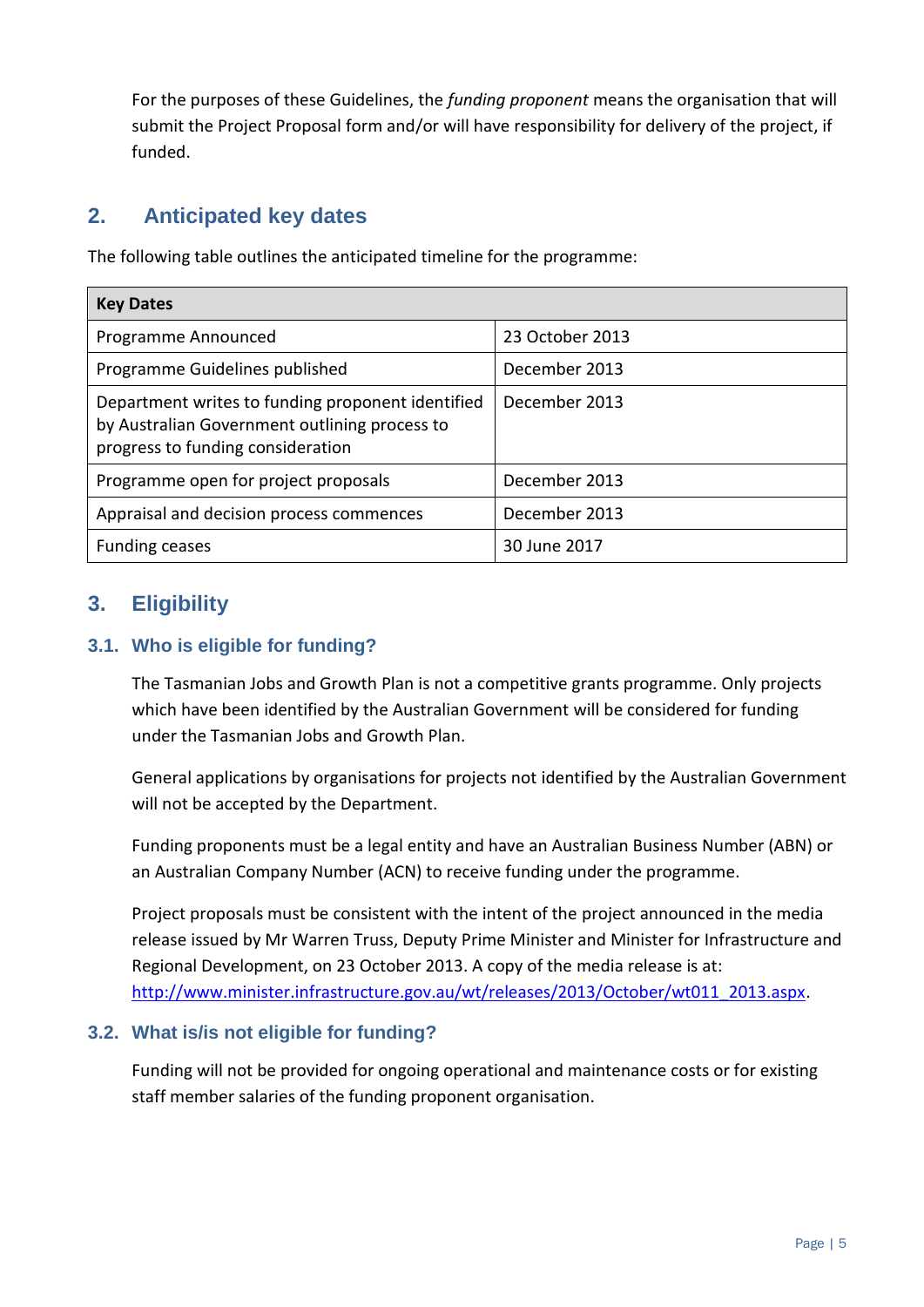## <span id="page-5-0"></span>**4. Probity**

The Australian Government is committed to ensuring that the process for providing funding under the Tasmanian Jobs and Growth Plan is transparent and in accordance with these Guidelines.

*Note: These Guidelines may be varied from time-to-time by the Australian Government as the needs of the programme dictate. Amended Guidelines will be published on the Department's website.*

## <span id="page-5-1"></span>**4.1. Conflict of interest**

A conflict of interest may exist, for example, if a funding proponent or any of its personnel:

- has a relationship (whether professional, commercial or personal) with a party who is able to influence the appraisal process, such as a Department staff member;
- has a relationship with, or interest in, an organisation, which is likely to interfere with or restrict a successful funding proponent from carrying out the proposed activities fairly and independently; or
- has a relationship with, or interest in, an organisation from which they will receive personal gain as a result of the granting of funding under the Tasmanian Jobs and Growth Plan.

Funding proponents will be required to declare as part of their proposal, existing conflicts of interest or that to the best of their knowledge there is no conflict of interest, including in relation to the examples above, that would impact on or prevent them from proceeding with the project or any agreement they may enter into with the Commonwealth of Australia, represented by the Department, if funding were approved under the Tasmanian Jobs and Growth Plan.

Where a funding proponent subsequently identifies that an actual, apparent, or potential conflict of interest exists or might arise in relation to their proposal for funding, they must inform the Department in writing immediately.

Further information on Conflict of Interest is provided in the Project Proposal form and the Funding Agreement.

## <span id="page-5-2"></span>**4.2. Confidential information**

Information submitted by the funding proponent may be provided to other organisations for the purposes of eligibility and project proposal appraisal.

Funding proponents should identify any information submitted which they wish to be considered as confidential, supported by reasons for the request. The Australian Government reserves the right to accept or refuse a request to treat information as confidential.

The *Privacy Act 1988* applies to the handling of personal information about individuals obtained in the course of the delivery of the Tasmanian Jobs and Growth Plan.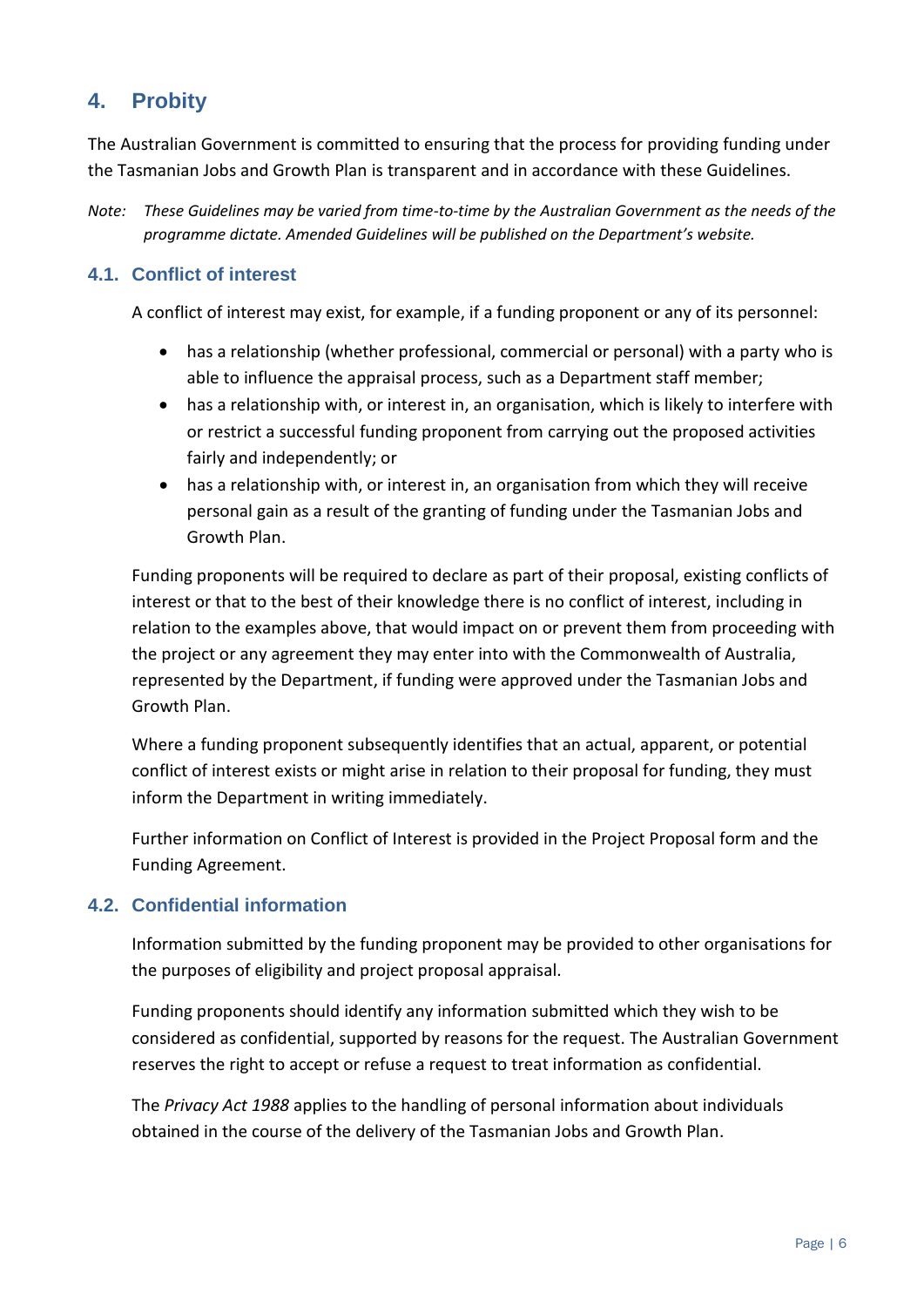Successful funding proponents must not act or engage in any practice which, if done or engaged in by the Commonwealth, would be a breach of an Information Privacy Principle contained at Section 14 of the *Privacy Act 1988*.

## <span id="page-6-0"></span>**5. Submitting a proposal**

## <span id="page-6-1"></span>**5.1. Project Proposal requirements**

Proposals must be completed on the official Project Proposal form and must address all of the requirements of this form.

 To assist with the appraisal of a proposal, further information may be requested by the Department. Funding proponents will be notified by email or post where this is required.

Projects are expected to be 'tender ready' at the time the Project Proposal form is submitted.

 'Tender ready' means a project has been scoped, costed and planned sufficiently, that the Australian Government is confident the supplier market can be formally approached and the project will not be unnecessarily delayed by known or expected factors.

## <span id="page-6-2"></span>**5.2. Obtaining a Project Proposal form**

The Department will write to funding proponents of identified projects outlining the process for progressing a request for funding. This correspondence will include:

- a copy of the Tasmanian Jobs and Growth Plan Guidelines;
- a copy of the Project Proposal form; and
- a request for supporting information to assist with the completion of the Project Proposal form.

The Tasmanian Jobs and Growth Plan Guidelines and Project Proposal form will also be available at the Department's website: [www.infrastructure.gov.au.](http://www.infrastructure.gov.au/)

## <span id="page-6-3"></span>**5.3. When and how to submit a Project Proposal form**

Funding proponents will be requested to submit their Project Proposal form to the Department within six months of official notification in writing by the Department that a project has been identified for funding consideration.

Requests for additional funding from the Australian Government will not be considered.

Requests to change the scope of the project or to partnership arrangements that do not involve the provision of additional funding by the Australian Government may be considered.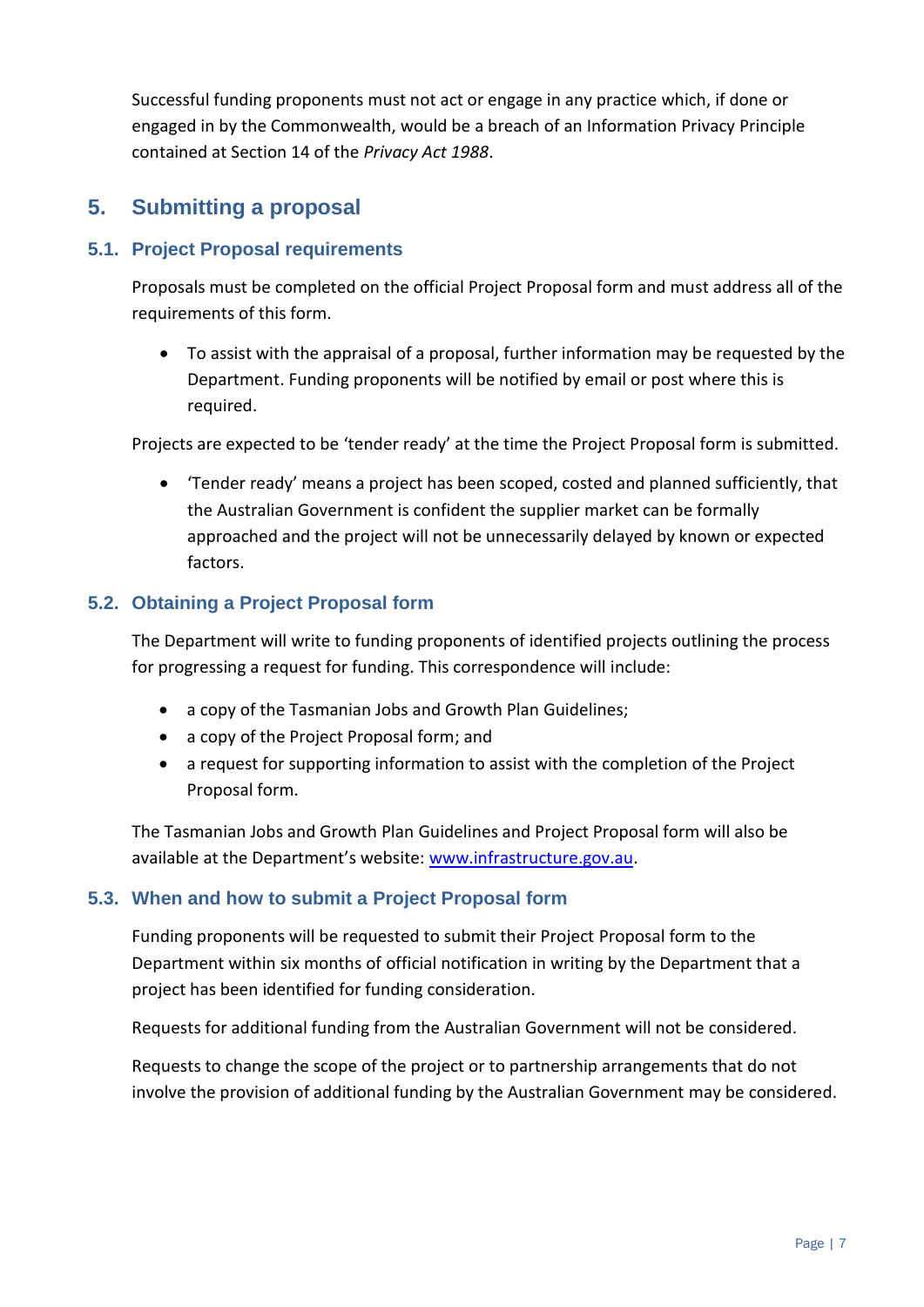- Requests for extension to the determined submittal date, or a change of scope, must be provided to the Department in writing, clearly stating the reasons for delay and revised timeframes for project delivery, prior to the submission close date.
- The Department will make a recommendation to the Minister for Infrastructure and Regional Development as to whether a change of scope should be considered, further time should be allowed for the funding proponent to submit project information or that the funding commitment should be withdrawn.

Project Proposal forms should be submitted to the Department by email to [TJGP@infrastructure.gov.au.](mailto:TJGP@infrastructure.gov.au)

## <span id="page-7-0"></span>**6. Appraisal**

## <span id="page-7-1"></span>**6.1. Appraisal process**

Based on the information provided in the Project Proposal form, the Department will assess proposals against the appraisal criteria outlined below. The assessment will be undertaken by the Regional Programmes Branch in the Department.

Where the Department believes that it requires independent professional assistance to appropriately assess viability or sustainability, an Independent Viability Assessment may be undertaken.

- The Independent Viability Assessment will be undertaken by an appropriately qualified external consultant engaged by the Department and the findings of the Independent Viability Assessment will be included in the project assessment.
- All information provided in the project proposal may be subject to an Independent Viability Assessment.
- Funding proponents will be notified by the Department if it intends to undertake an Independent Viability Assessment on their project proposal.

## <span id="page-7-2"></span>**6.2. Appraisal criteria**

Applications will be assessed against the following criteria:

- Outcomes;
- Project viability and sustainability; and
- Funding proponent viability.

The Project Proposal form requires funding proponents to provide key information to support claims against these criteria.

Funding proponents should refer to the Department's website [www.infrastructure.gov.au](http://www.infrastructure.gov.au/) for a full description of key information required and instructions for completing the Project Proposal form.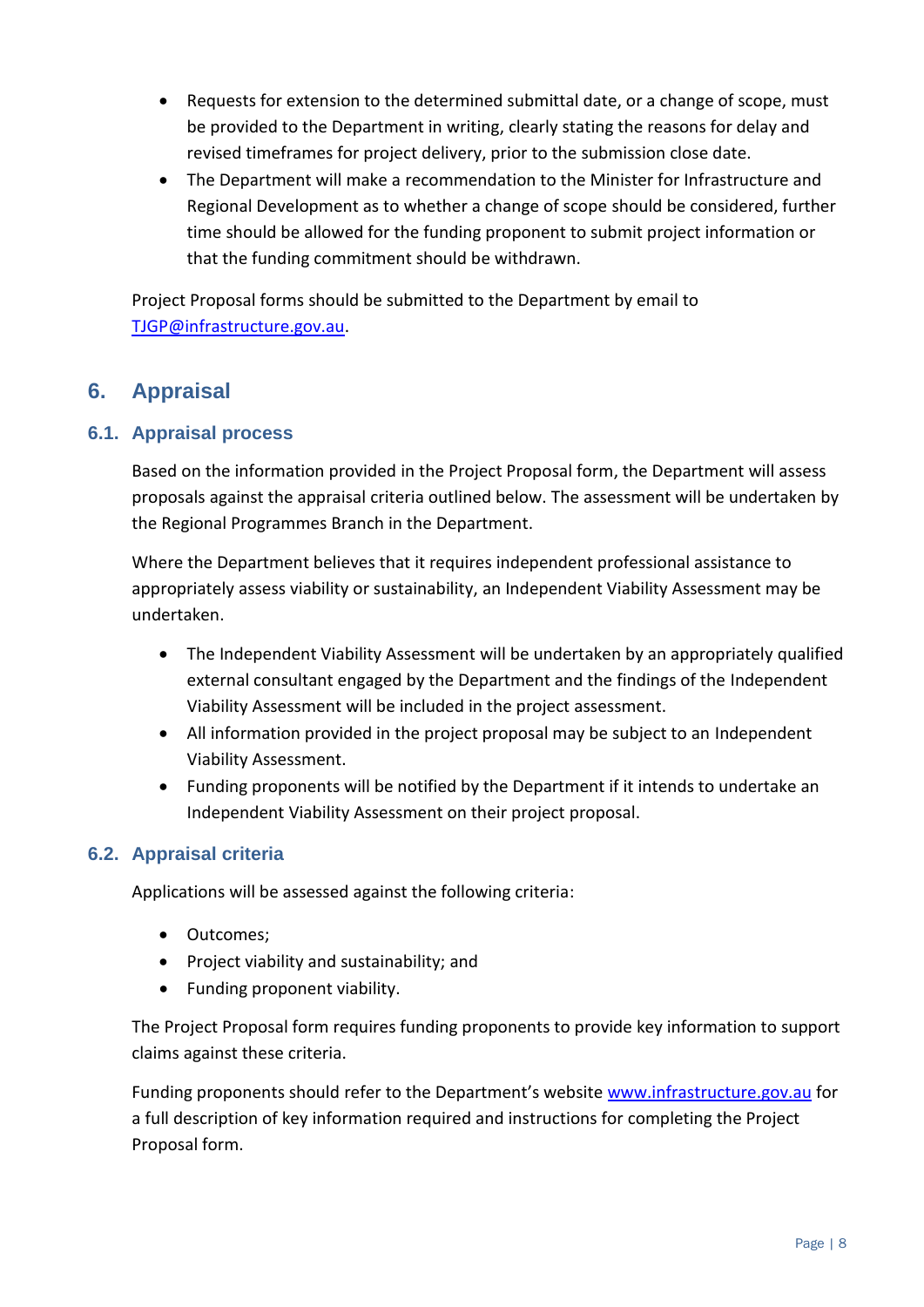## <span id="page-8-0"></span>**6.2.1. Outcomes**

An assessment against this appraisal criterion is intended to determine whether a project will contribute to the Outcomes of the Plan.

Key considerations will include, but may not be limited to:

- Does the project align with the Outcomes of the Plan;
- What information is required to measure whether a project has contributed to the Outcomes of the Plan and is the funding proponent able to collect this information.

## <span id="page-8-1"></span>**6.2.2. Project viability and sustainability**

An assessment against this appraisal criterion is intended to identify and consider the complexity of the project, risks associated with its delivery and ongoing management and the capability of the funding proponent to deliver and maintain the project.

Key considerations will include, but may not be limited to:

- how rigorously the project has been scoped and costed by the funding proponent;
- how the funding proponent plans to secure partnership funding (both in-kind and cash) for the project, where required;
- how rigorously the funding proponent has assessed delivery risks and treatments for these risks; and
- how the funding proponent aims to maintain the project in the future.

## <span id="page-8-2"></span>**6.2.3. Funding proponent viability**

An assessment against this appraisal criterion is intended to establish the financial stability of the funding proponent and their capacity to meet costs associated with the delivery of the project.

A financially viable funding proponent is considered to have the ability to generate sufficient income to meet operating payments, debt commitments and, where applicable, to allow growth.

Key considerations may include:

- what is the funding proponent's level of liquidity (its ability to pay its debts when they fall due) and solvency (does it have enough assets to cover liabilities);
- what is the quality of the funding proponent's financial governance (policies and procedures to ensure that financial information is complete and accurate and this information is being used for decision-making); and
- what is the funding proponent's ability to secure partner funding to meet the cost of the project, where required.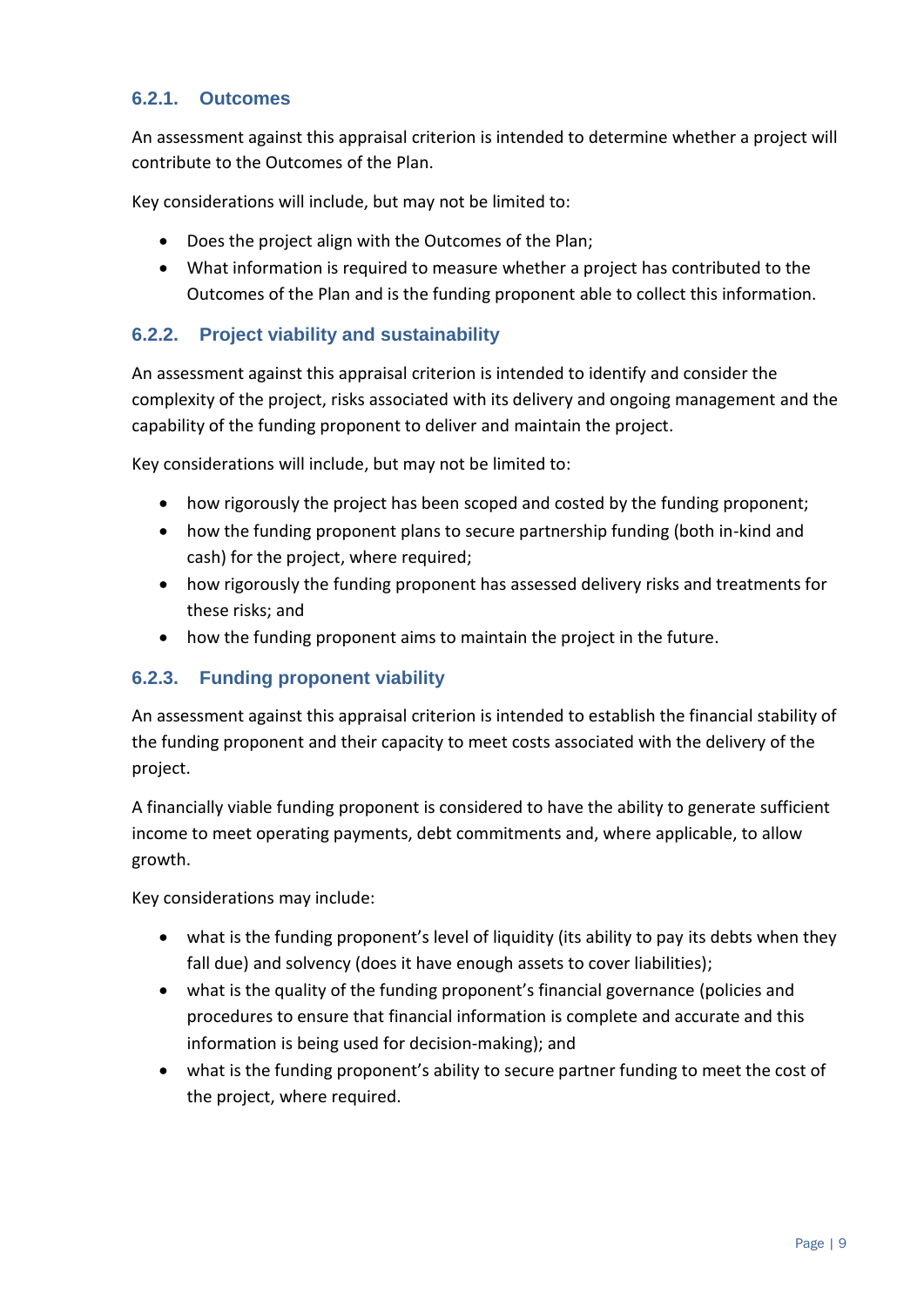## <span id="page-9-0"></span>**7. Decisions**

## <span id="page-9-1"></span>**7.1. Approval of funding**

Following an appraisal of the funding proposal, a recommendation on funding will be provided to the Approver.

The Approver will consider whether the proposal will make proper use of Commonwealth resources, as required by Commonwealth legislation, and whether any specific requirements will be imposed as a condition of funding, should funding be approved.

Funding approval is at the discretion of the Approver.

## <span id="page-9-2"></span>**7.2. Advice to the Applicant**

Funding proponents will be advised in writing of the funding decision.

Timelines for approval and notification will be dependent upon funding proponents providing sufficient project information for an assessment to be completed.

Letters to successful funding proponents will contain details of any specific conditions attached to the funding. Funding approvals will also be listed on the Department's website.

## <span id="page-9-3"></span>**8. Conditions of Funding**

#### <span id="page-9-4"></span>**8.1. Contractual arrangements**

Successful funding proponents will be required to enter into a formal agreement with the Commonwealth of Australia, represented by the Department, which establishes the obligation of both parties.

The agreement will be as follows.

- Funding provided by the Australian Government to a State or Territory government will be managed under a Project Agreement.
- Funding provided by the Australian Government to all other organisations will be managed under a Funding Agreement.

It is recommended that funding proponents familiarise themselves with the conditions of the agreement relevant to them, or consider seeking independent advice on the implications of agreement conditions and their capacity to meet these conditions if funding is approved.

## <span id="page-9-5"></span>**8.1.1. Funding Agreements**

A Funding Agreement is a legally enforceable document and action may be taken under the law where an obligation is not met.

A template of the standard Funding Agreement is available on the Department's website at [www.infrastructure.gov.au.](http://www.infrastructure.gov.au/)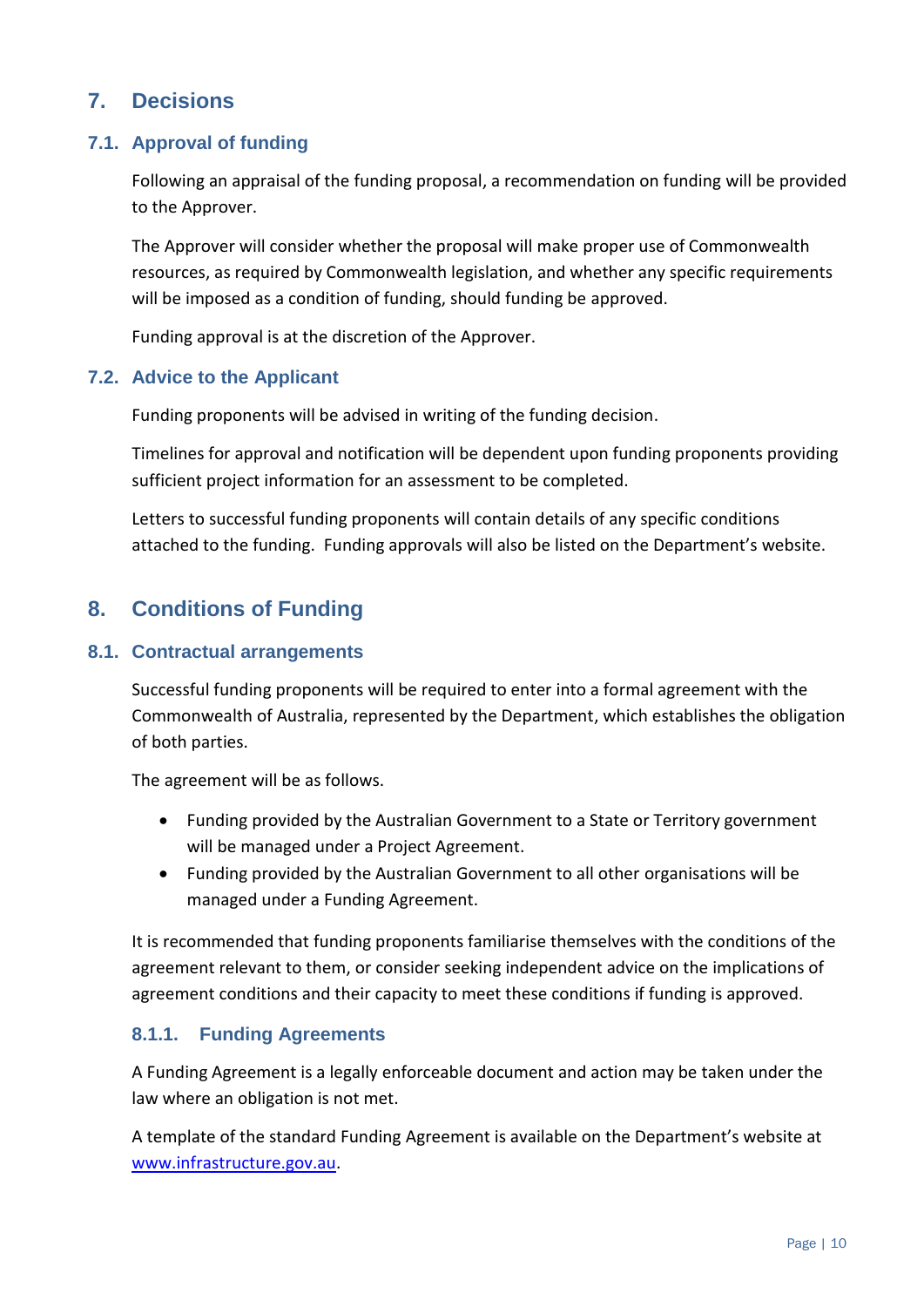The Department will work with successful funding proponents with the aim of having Funding Agreements signed within four weeks of funding approval.

Funding proponents should not make financial commitments based on approval of funding until the Funding Agreement has been executed.

Financial commitments dependent on the Australian Government funding which are entered into before a Funding Agreement has been finalised with the Department, are done so at the risk of the funding proponent.

## <span id="page-10-0"></span>**8.1.2. Project Agreements**

On 29 November 2008, the Council of Australian Governments (COAG) established a new framework for the Commonwealth's financial relations with the States and Territories, the *[Intergovernmental Agreement on Federal Financial Relations](http://www.federalfinancialrelations.gov.au/content/intergovernmental_agreements.aspx)*.

This framework aims to improve the quality and effectiveness of government services by reducing Commonwealth prescription, aligning payments with the achievement of outcomes and/or outputs and giving States and Territories the flexibility to determine how to achieve those outcomes efficiently and effectively.

Under this framework, Project Agreements are simple, standalone, outputs-focussed documents used as a substitute for a funding agreement to implement low-value and/or low-risk projects for which the Commonwealth is providing funding assistance to a State or Territory.

## <span id="page-10-1"></span>**8.2. Compliance with the Building Code 2013 and Australian Government Building and Construction OHS Accreditation Scheme**

Project funding specifically relating to building and construction activity, as defined in the Building Code 2013 and subject to any threshold requirements, must comply with the Building Code 2013<sup>1</sup>. Construction activity must be undertaken by an accredited builder as specified under the Australian Government Building and Construction OHS Accreditation Scheme<sup>2</sup>.

## <span id="page-10-2"></span>**8.3. Specific conditions**

There may be specific conditions attached to the funding approval as a result of the appraisal process or further considerations by the Approver. These will be identified in the offer of funding or during agreement negotiations.

## <span id="page-10-3"></span>**8.4. Reporting and acquittal**

-

Successful funding proponents will be required to report on the progress of the project and acquit the expenditure of the Tasmanian Jobs and Growth Plan funding at the times and in the manner stipulated in the Funding Agreement and Project Agreement.

<sup>1</sup> The Building Code 2013 can be found a[t http://www.fwbc.gov.au/building-code.](http://www.fwbc.gov.au/building-code)

<sup>2</sup> The Australian Government Building and Construction OHS Accreditation Scheme can be found at

<http://www.fsc.gov.au/sites/fsc/needaccredited/accreditationscheme/pages/theaccreditationscheme> .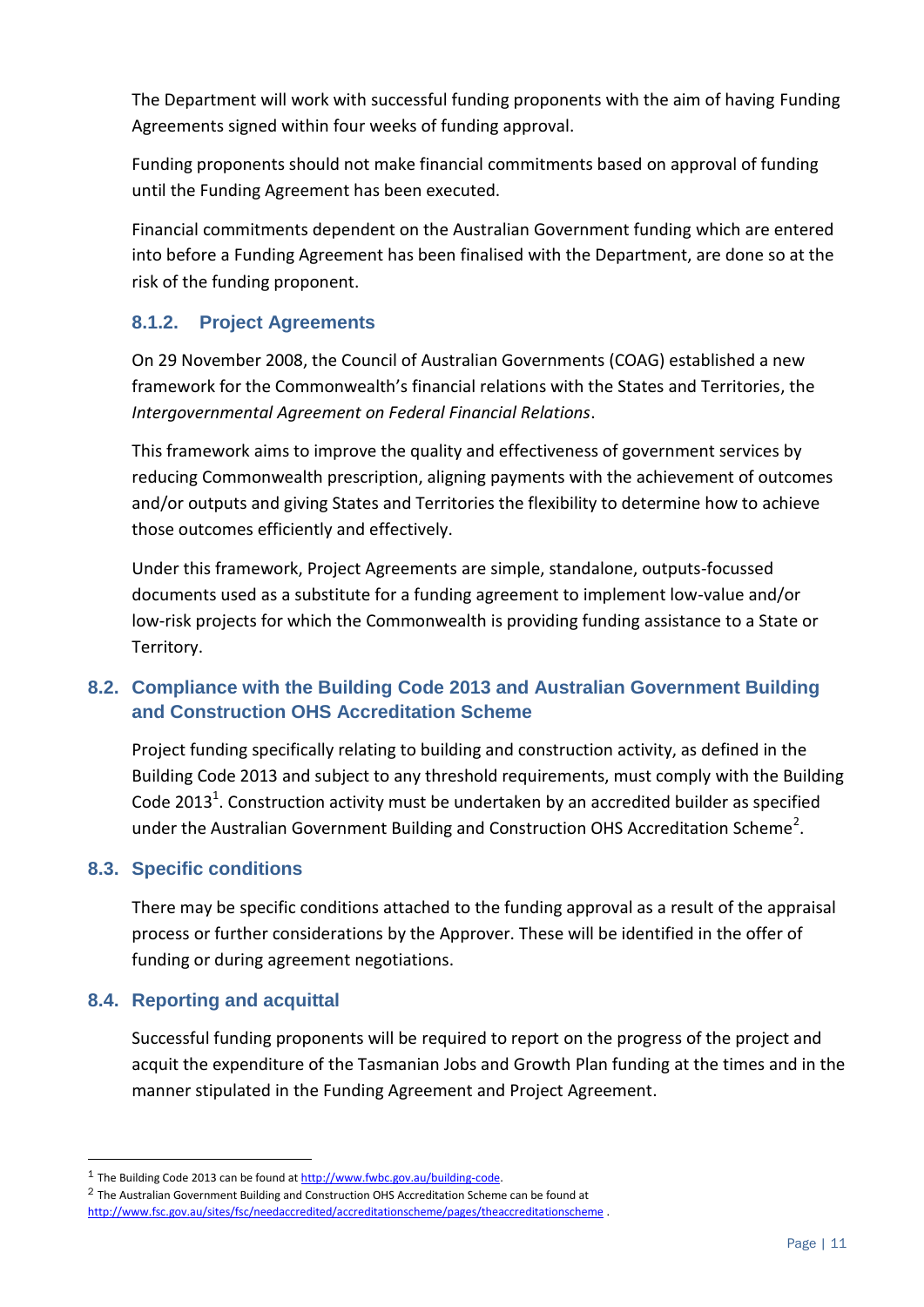## <span id="page-11-0"></span>**8.5. Monitoring**

Successful funding proponents will be required to actively manage the delivery of the project. The Department will monitor progress against the Funding Agreement and Project Agreement through progress reports submitted by the funding proponent and site visits conducted by the Department or representatives of the Department.

#### <span id="page-11-1"></span>**8.6. Branding and Recognition**

Successful funding proponents will be required to comply with a range of branding and recognition requirements. These requirements are clearly identified in the Funding Agreement and Project Agreement.

#### <span id="page-11-2"></span>**8.7. Evaluation**

Evaluations by the Department will determine the extent to which the granting activity is contributing to the Outcomes of the Plan. Funding proponents will be required to provide information to assist with evaluations for a period of time.

The Department will work with successful funding proponents to determine the information required to undertake an evaluation. The nature of information required will be determined with consideration to the complexity and purpose of the project to be funded. Details will be included in the Funding Agreement and Project Agreement.

## <span id="page-11-3"></span>**9. Payment of Funding**

## <span id="page-11-4"></span>**9.1. Payment arrangements**

Payments will be made on achievement of agreement milestones.

Before any payment can be made, funding proponents will be required to provide:

- a tax invoice for the amount of the payment;
- evidence of meeting the requirements for payment, as stipulated in the Funding or Project Agreement; and
- a satisfactory progress report and supporting documentation.

#### <span id="page-11-5"></span>**9.2. GST and Tax implications**

It is recommended that funding proponents consider seeking guidance about the implications for receiving the Tasmanian Jobs and Growth Plan funding from a tax advisor or the Australian Taxation Office [www.ato.gov.au](http://www.ato.gov.au/) prior to submitting a project proposal form.

<span id="page-11-6"></span> In accordance with the terms of Australian Taxation Office ruling GSTR 2012/2, payments made by a government related entity to another government related entity do not attract GST.